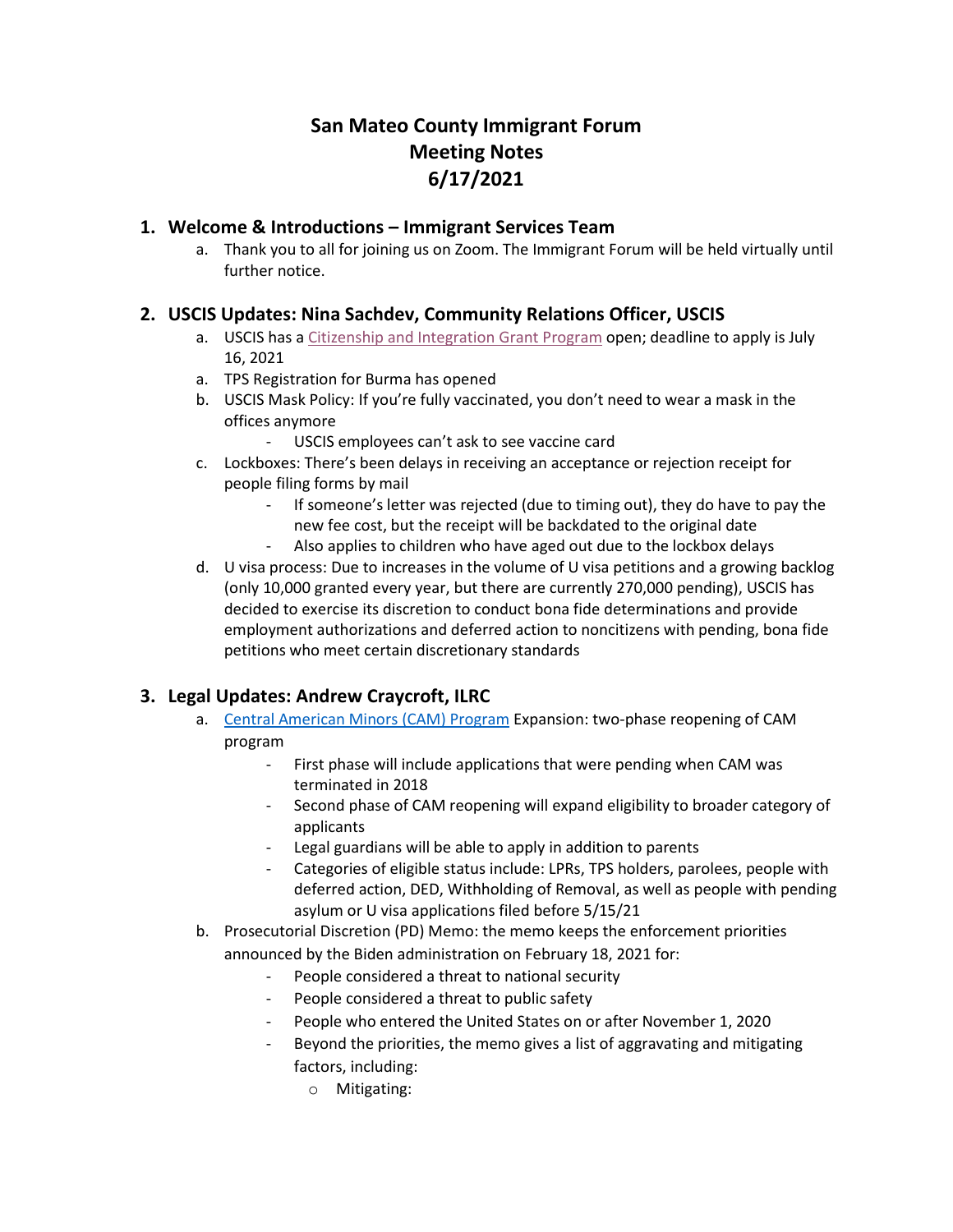- Length of time in the U.S.
- Military service
- U.S. family and community ties and contributions to the community
- Manner of entry and current immigration status
- U.S. work and education history
- Being a witness, victim, or plaintiff in a civil or criminal case
- Eligibility for immigration relief
- Other humanitarian factors (including age/being a child, pregnancy, health, and being a caregiver for a seriously ill relative in the United States)
- o Aggravating
- Criminal convictions
- Persecution of others and human rights violations
- Immigration violations
- The memo makes it clear that PD should be considered for cases even if the person has not requested it
- The memo identifies 5 categories of people for whom cases should be generally dismissed if the person is not considered an enforcement priority and if there are no serious negative factors:
	- People who have served in the military or whose immediate relative is in the military (if honorably discharged)
	- People likely to get permanent or temporary relief
	- Compelling humanitarian factors
	- People who are witnesses or otherwise assisting law enforcement
	- Long term LPRs
- c. The Attorney General vacated 3 cases in light of the administration's upcoming rulemaking on particular social group: *Matter of A-B- I* and *II* and *[Matter of L-E-A-](https://www.justice.gov/eoir/volume-28) II*
	- *A-B- I* invalidated the particular social group of "Salvadoran women unable to leave their domestic relationship in which they have children in common with their partner" contained a lot of negative language concerning private actor violence
	- Both *A-B- I* and *II* also attempted to raise the government protection standard in such cases. The statutory standard was that the home country's government must be "unwilling or unable" to protect the applicant. The vacated rulings had attempted to heighten that standard to "complete helplessness," redefining the inability prong of the test and reading the "unwilling" prong out of the standard completely
	- *Matter of L-E-A- II* had attempted to end the cognoscibility of particular social groups of nuclear family members
	- Title 42 remains in effect preventing all asylum seekers who do not meet the narrow exceptions from accessing asylum procedures in the U.S.

#### **4. The Immigration Detention System for Unaccompanied Children: Andrew Craycroft, ILRC**

- a. See PowerPoint for information
- b. Q/A
	- Q: Does a sponsor need to have immigration status?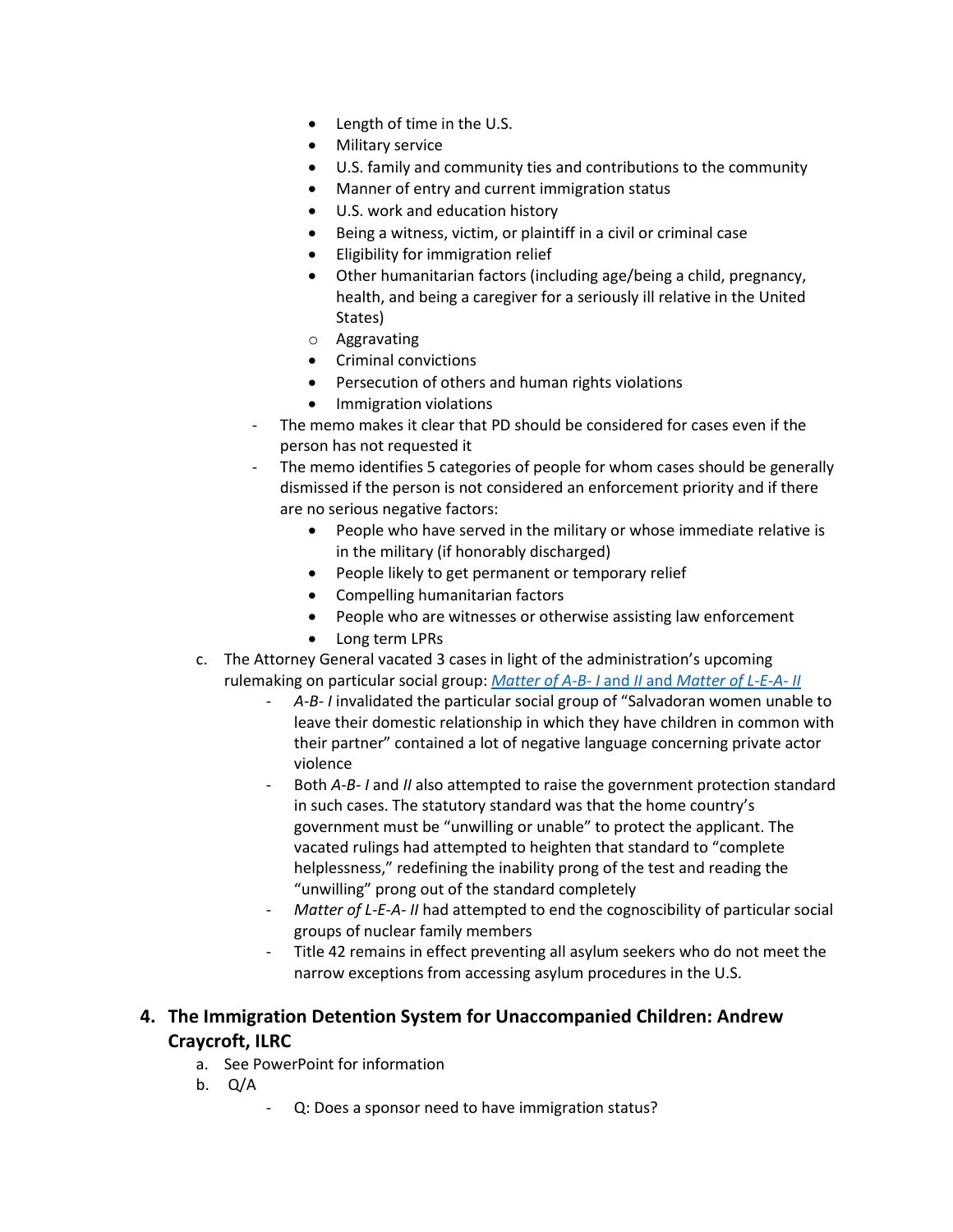A: No, but ICE can choose to go after a sponsor (became much more of a risk due to prior administration)

Q: Does a sponsor get any help after they have the unaccompanied child? A: Limited help is available. Sometimes ORR can be involved, but most of the help will come from local non-profits

Q: Does public charge have any implications on unaccompanied children? A: No, they are not related

Q: Is there any accountability for prolonged detention?

A: Not much, unfortunately

# **5. Emergency Rental Assistance Program (ERAP) Presentation: La Trice Taylor, Samaritan House**

- a. See PowerPoint for information, but additional key points include:
	- A person can apply for April, May, and June of this year (not just through March of 2021)
	- Citizenship does not matter
	- The application has shortened significantly (from 30 pages to about 30 minutes)
	- The landlord application is much easier than the tenant application only 3 or 4 questions
	- There is a possibility that the amount of rent covered will be changed from 80% to 100%, but everyone should still be encouraged to apply now
	- Q/A
		- Q: Can you use text messages to turn in documents?
		- A: This process is being looked at
		- Q: Is there a proof of income option for people who get paid in cash?
		- A: There is a self-certification option available (under penalty of perjury)
		- Q: What about subleases?
		- A: Refer to CORE agencies

# **6. Office of Community Affairs Updates**

- a. Efforts are underway in finalizing the survey that will be distributed to immigrant residents as part of the San Mateo County Immigrant Integration and Inclusion Strategic Plan. Partners are still welcome to sign on as a Community Engagement Team <https://www.surveymonkey.com/r/G4GTeams>
- b. The mask mobile has shifted to assist residents with signing up for vaccine clinics in low vaccinated areas in Redwood City, NFO and East Palo Alto. Places include Mi Rancho Market (Redwood City) on Tuesdays AND La Tiendita Market (East Palo Alto) on Wednesdays. Postcards were mailed via a targeted approach (attached)
- c. Our office sent out postcards warning NFO residents about fines associated with fireworks for  $4<sup>th</sup>$  of July (attached)
- d. Our office is giving out masks. Email **lperezavila@smcgov.org** if you would like masks

# **7. Agency Update Roundtable**